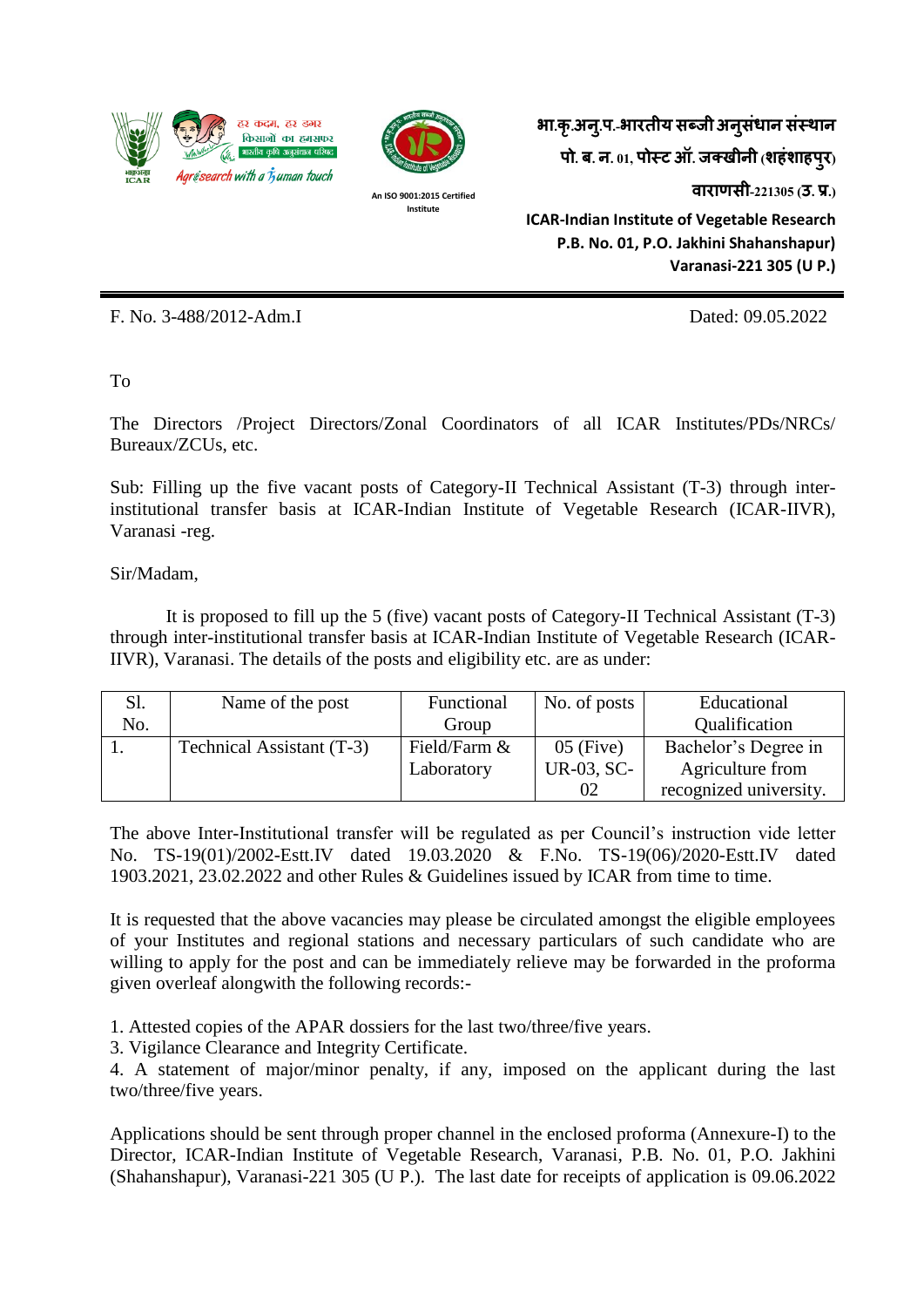Applications received after the last date or incomplete are not likely to be considered. However, the Selection committee/Director, ICAR-IIVR, Varanasi will reserve the right to accept/reject the applications without assign any reasons thereof.

This issue with the approval of the Director, ICAR-IIVR, Varanasi.

Yours faithfully,

(Sujit Kumar Singh) Chief Admn. Officer

Encl. As above

Copy for information & necessary action:

- 1. The Deputy Secretary (Hort. Sci.), Indian Council of Agricultural Research, Krishi Anusandhan Bhawan-ll, Pusa, New Delhi - 110 012.
- 2. The Deputu Secretary (TS.) Indian Council of Agricultural Research, Krishi Bhawan, New Delhi-110 001.
- 3. The Project Director, Indian Council of Agricultural Research,-DKMA, Krishi Anushandhan Bhawan, Pusa, New Delhi - 110 012 with the request to display it on website of ICAR.
- 4. Incharge, AKMU. ICAR-IIVR, Varanasi to upload on Institute's website.
- 5. e-office notice board.
- 6. Institute's website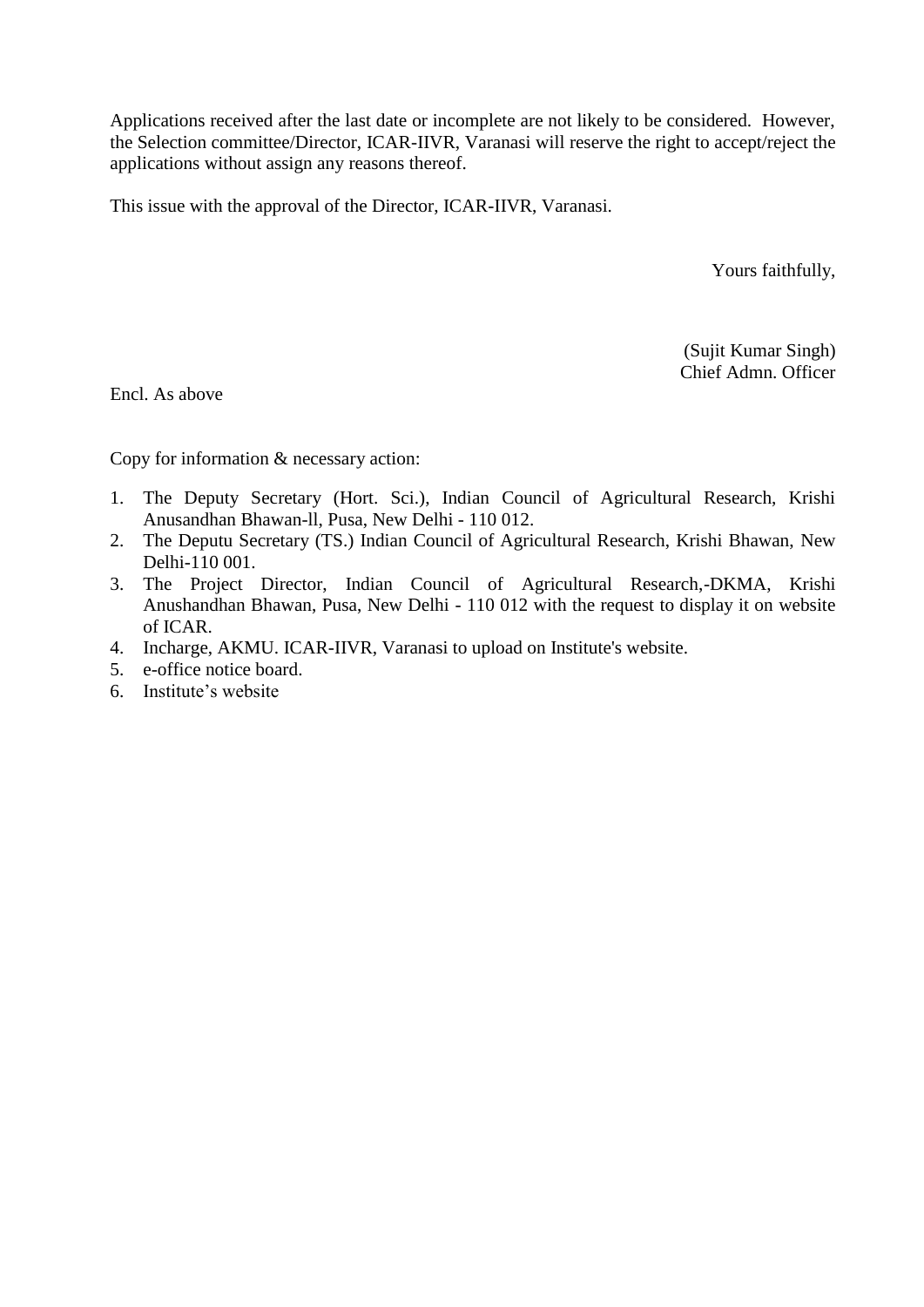## **APPLICATION PROFORMA FOR THE POST OF TECHNICAL ASSISTANT (T-3) IN CATEGORY-II ON INTER-INSTITUTIONAL TRANSFER BASIS**

| Gender (M/F)                                 |                                                                                                                                                  |  |
|----------------------------------------------|--------------------------------------------------------------------------------------------------------------------------------------------------|--|
| Date of Birth                                |                                                                                                                                                  |  |
| Name of the ICAR Institute where the         |                                                                                                                                                  |  |
| applicant is working at present              |                                                                                                                                                  |  |
| Name of the post, category & Functional      |                                                                                                                                                  |  |
| group to which initially appointed with      |                                                                                                                                                  |  |
| date                                         |                                                                                                                                                  |  |
|                                              |                                                                                                                                                  |  |
| Present post held on regular basis with      |                                                                                                                                                  |  |
|                                              |                                                                                                                                                  |  |
| Date of confirmation/post held               |                                                                                                                                                  |  |
| substantively                                |                                                                                                                                                  |  |
| Nature of duties performed (in brief)        |                                                                                                                                                  |  |
| Whether belongs to SC/ST/OBC, (attach        |                                                                                                                                                  |  |
| the self attested copy of the certificate in |                                                                                                                                                  |  |
| case SC/ST/OBC)                              |                                                                                                                                                  |  |
| (c) E-Mail address (preferably ICAR          |                                                                                                                                                  |  |
|                                              |                                                                                                                                                  |  |
| No.                                          |                                                                                                                                                  |  |
| Request for transfer                         |                                                                                                                                                  |  |
| (Pl. specify in max. 100 words and attach    |                                                                                                                                                  |  |
| necessary documents, if any)                 |                                                                                                                                                  |  |
| <b>Educational qualification</b>             |                                                                                                                                                  |  |
|                                              | Name of the applicant<br>(In Block Letters)<br>Father's/Husband's name<br>date of assessment promotion<br>email ID i.e. @icar.gov.in) and Mobile |  |

| <b>Exam passed</b> | <b>Board/University</b> | <b>Year of</b><br>passing | <b>Subjects</b> | $%$ of<br><b>Marks</b> |
|--------------------|-------------------------|---------------------------|-----------------|------------------------|
|                    |                         |                           |                 |                        |
|                    |                         |                           |                 |                        |
|                    |                         |                           |                 |                        |
|                    |                         |                           |                 |                        |

I do hereby declare that the information/particulars furnished by me are correct to the best of my knowledge & belief. In the event of any information found false or incorrect at any time before or after the selection, action may be taken against me and I shall be abide by the decision of the Competent Authority.

(Signature of the applicant with date)